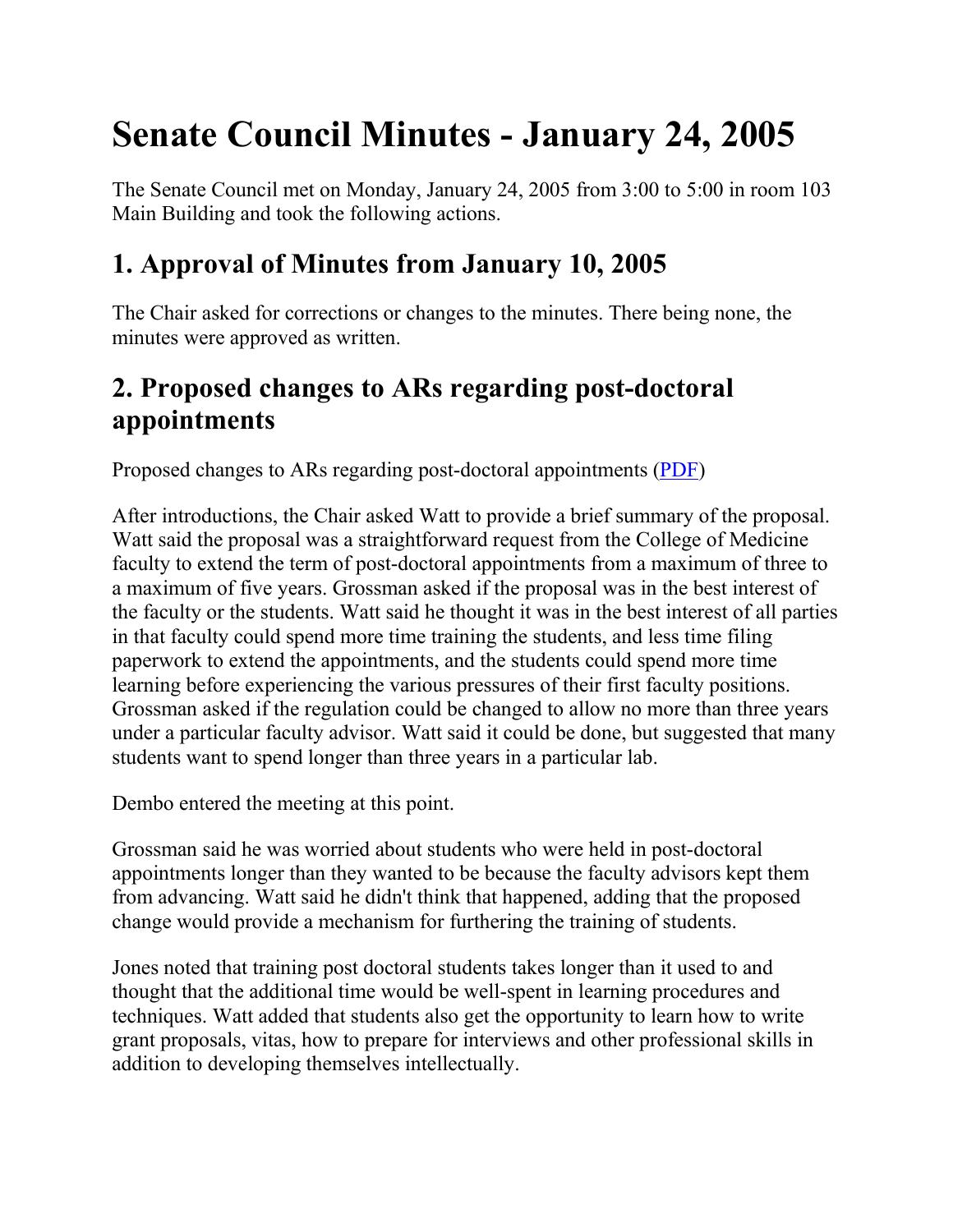Thelin noted that a post-doctoral appointment used to carry a great deal of prestige. He suggested that they are now held in abeyance instead of going into full-time positions as they used to and asked if such a practice was good for younger scholars. Cibull suggested that training has gotten more complex and issues like tenure come up in a young faculty's member's career very quickly. He suggested that having a longer period of training would provide a young scholar with more time to train and learn without being on the seven-year tenure clock.

Lesnaw spoke in favor of the proposal, noting that an additional two years of time spent with a faculty mentor would benefit the post-doctoral student in terms of being able to develop independence and find a research niche in a relatively protected environment.

Tagavi asked if the Graduate School had been asked for their opinion. Watt said he was not sure. Greissman said his impression was that the proposal had been fully vetted, and the Chair added that it had gone through Graduate Council.

Cibull made a motion to approve the proposal. Tagavi seconded the motion.

In further discussion, Grossman suggested a mechanism for reviewing the proposal after three years to determine if problems have arisen as a result of the change. Jones asked if the post-doctoral student office in the College of Medicine would be able to monitor such concerns and report at the end of a specified period. Watt said the office could certainly monitor the cases specific to the College of Medicine and then report back to the Senate Council. He noted that the office was overseen by a faculty committee that could keep track of problems over a three-year period.

Greissman said that the language pertaining to the Chancellor would be cleaned up before being sent forward to the President. Seven Senate Council members voted in favor of the proposal. Grossman abstained. The motion passed.

## **3. Admissions and Academic Standards Committee recommendations**

Admissions and Academic Standards Committee recommendations [\(DOC\)](file://nemo.ad.uky.edu/senate/usc/files/AASC_Minutes.doc)

The Chair thanked Braun for being present to provide the committee's recommendations to the Senate Council. Braun reported that at the committee met on November 29 and forwarded all of the proposals with only minor changes.

Proposed change to Senate Rules regarding Reinstatement [\(PDF\)](file://nemo.ad.uky.edu/senate/usc/files/SR%205.3.1.4%20Reinstatement%20Recommendation.pdf)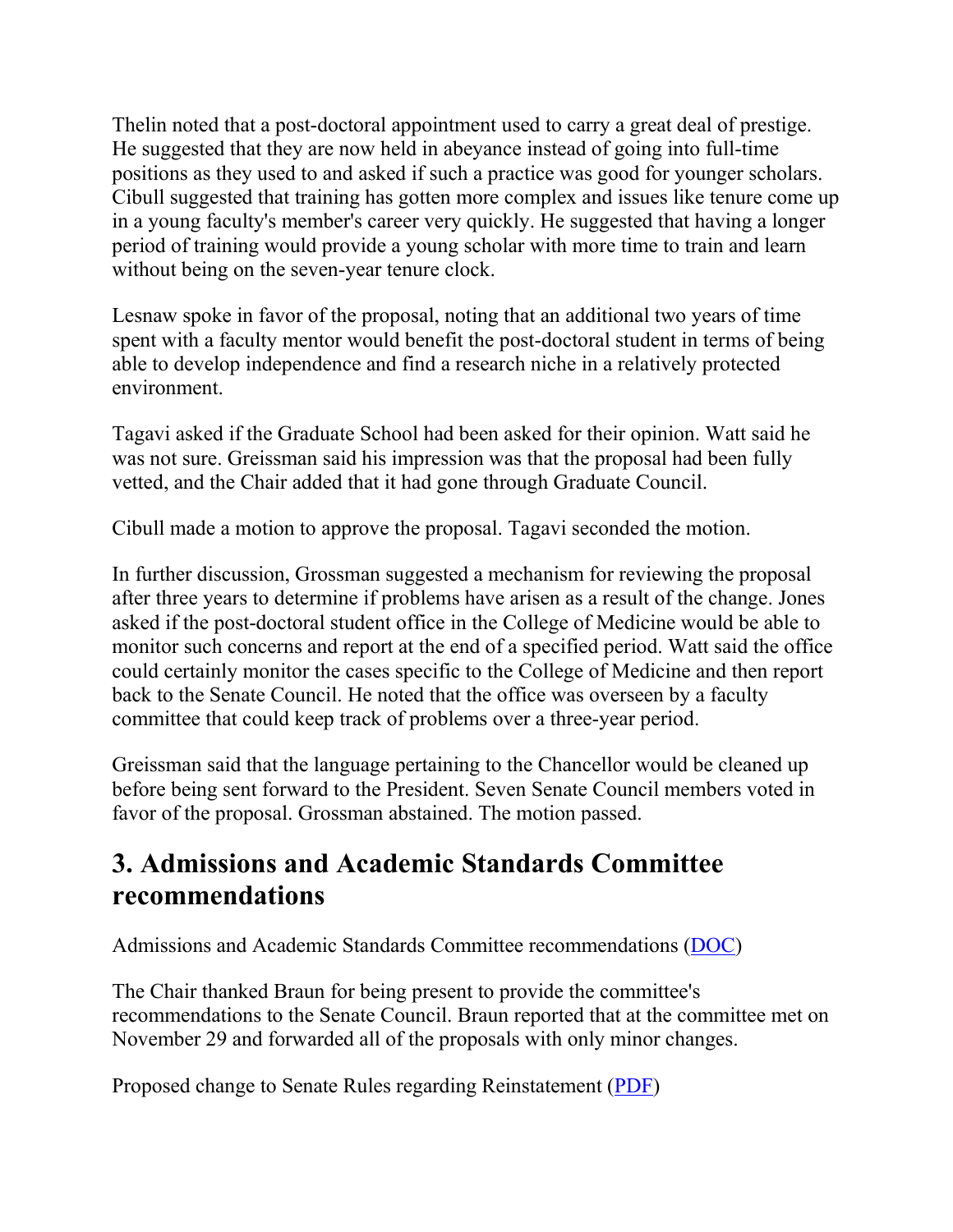Braun presented the proposal and provided some background information. He said the committee recommended approval of the proposal with the modification that it be made clear that the proposed deadlines were dates by which students must take action to initiate their reinstatement.

Tagavi asked if the colleges that were polled had earlier deadline dates for reinstatement. Davis replied that none of the colleges had earlier deadlines. Grabau asked what would happen if students did not meet the deadline. He noted that some colleges have more lenient policies than others. Braun said that while it had not been discussed in the committee he assumed that colleges would have the option to make exceptions. The Chair noted that colleges could always request that the Senate Council waive the Senate Rule in exceptional cases.

Grossman made a motion to approve the proposal. Kaalund seconded the motion, which passed without dissent.

# **College of Nursing Enrollment Cap request**

College of Nursing Enrollment Cap request [\(PDF\)](file://nemo.ad.uky.edu/senate/usc/files/Nursing%20Enrollment%20Cap%20Request.pdf)

Braun reported that the College of Nursing requested a cap on the pre-nursing enrollment of 200 students. He said the request stemmed from a limit on the number of available seats in key pre-nursing classes and the fact that there are only 80 open slots on an annual basis in the Nursing school. Davis said the aim of the College of Nursing was to confirm 200 students during the Spring recruitment period rather than addressing a shortfall or surplus during Summer advising and registration.

Grossman noted that there are currently 160 students enrolled in pre-nursing and that the proposed cap is higher. He asked for an explanation as to how much growth the program expected. Brockopp noted that nursing programs around the country were burgeoning in response to the nursing shortage. She said the primary issue in asking for the cap was an ethical issue relating to making sure that promises made to students were kept. She said it was wrong to tell students that they were enrolled in the prenursing curriculum and then not make available the necessary courses.

Grossman said that he had spoken against setting caps and requiring selective admission criteria for acceptance into upper division status as mechanisms for enrollment control in the past and would continue to do so in the future. He said the issue of resource shortages was University wide and felt that alleviating the problems in one college would no doubt exacerbate the problems in others.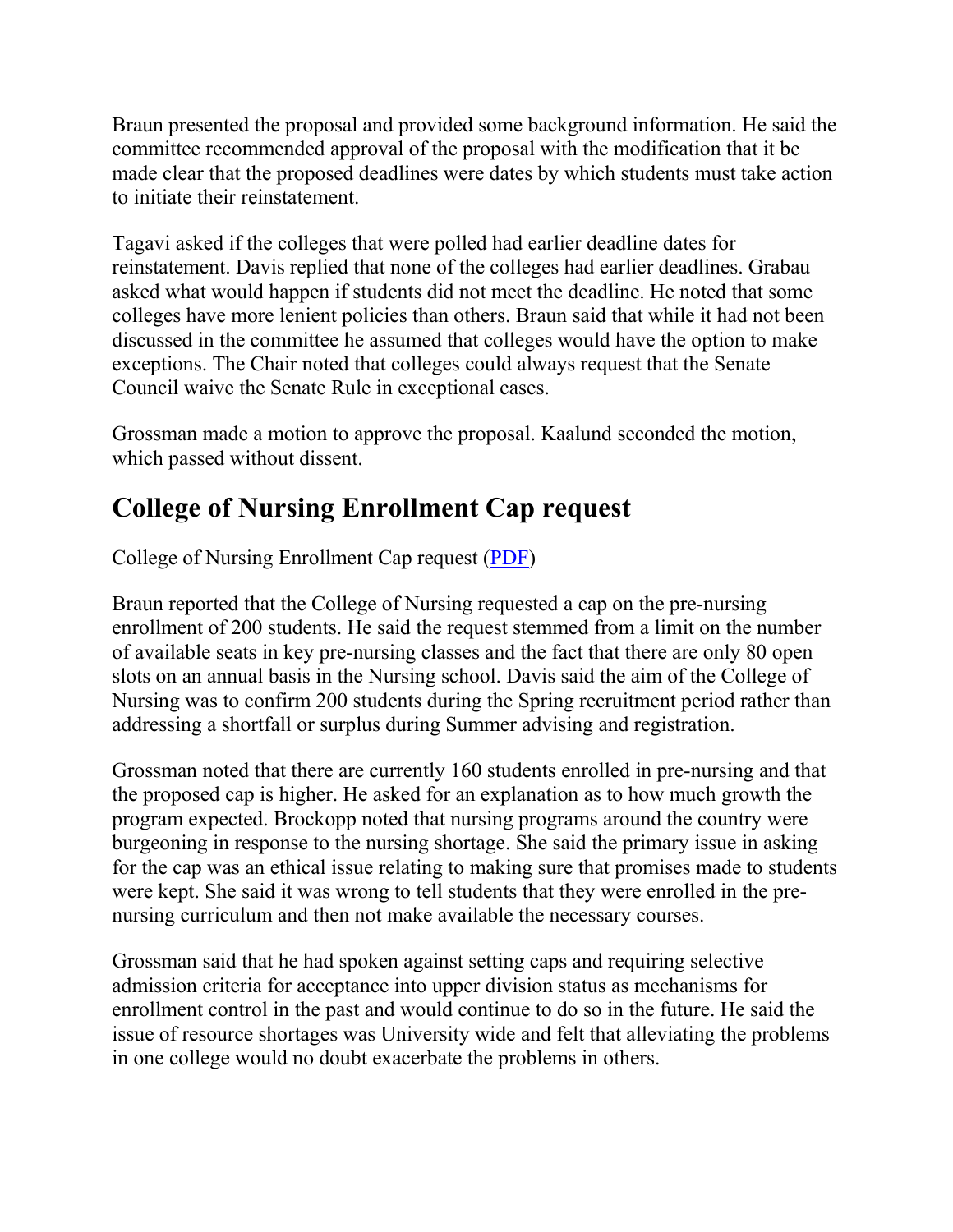Grabau indicated that the Ad Hoc Committee on Enrollment Management had visited this issue of University-wide resources briefly but decided it was too large an issue for the committee to take on in addition to its actual charge. He noted the national shortage of nurses and asked if opening more seats in the courses in question could help graduate more nurses. Brockopp replied that doubling the number of students admitted to the Nursing program would require approximately \$500,000 to \$800,000 of additional funds and she doubted that sort of money would be available in the near future. Grabau suggested trying to find other ways to solve the resource problem.

Cibull said that examining solutions for the future did not create additional resources for today. He suggested it would unfair to tell students they were part of the prenursing curriculum and then not make available the necessary classes. He said that if only 200 seats were available in the necessary courses then only 200 students should be admitted.

Kennedy suggested approving the cap for two years and then asking the University and the legislature for more funds for the Nursing program.

Lesnaw asked if there was any available data to accompany the request from the College of Nursing. Davis replied that the course being taken by pre-nursing students had been specially created for those students through a special arrangement with Anatomy and Physiology so that students could be guaranteed seats in those sections. Davis added that the proposal was the result of having tried multiple options only to arrive at the conclusion that the proposed enrollment cap was the only alternative remaining.

Duke asked if there was another route to the Nursing program other than through the pre-nursing curriculum. Davis said that students apply to Nursing from a variety of majors across campus. Duke wondered why the cap was needed since students outside pre-nursing can still apply to Nursing, therefore making the odds of acceptance even longer for the pre-nursing students. Brockopp replied that there were not enough faculty members to teach the required courses. She said that hiring another professor would solve the problem of course availability but it still wouldn't solve the problem faced by students when applying for one of the 80 available spots in Nursing. She said her intent was to implement a policy that would help the College provide ethical information to students about their opportunities.

Grossman asked why another section of Anatomy and Physiology couldn't be added. Davis noted that Medicine was in charge of those classes, not Nursing.

Jones asked if the faculty of the College had voted in favor of the proposal. Brockopp replied that while no official vote had been taken, the proposal had been discussed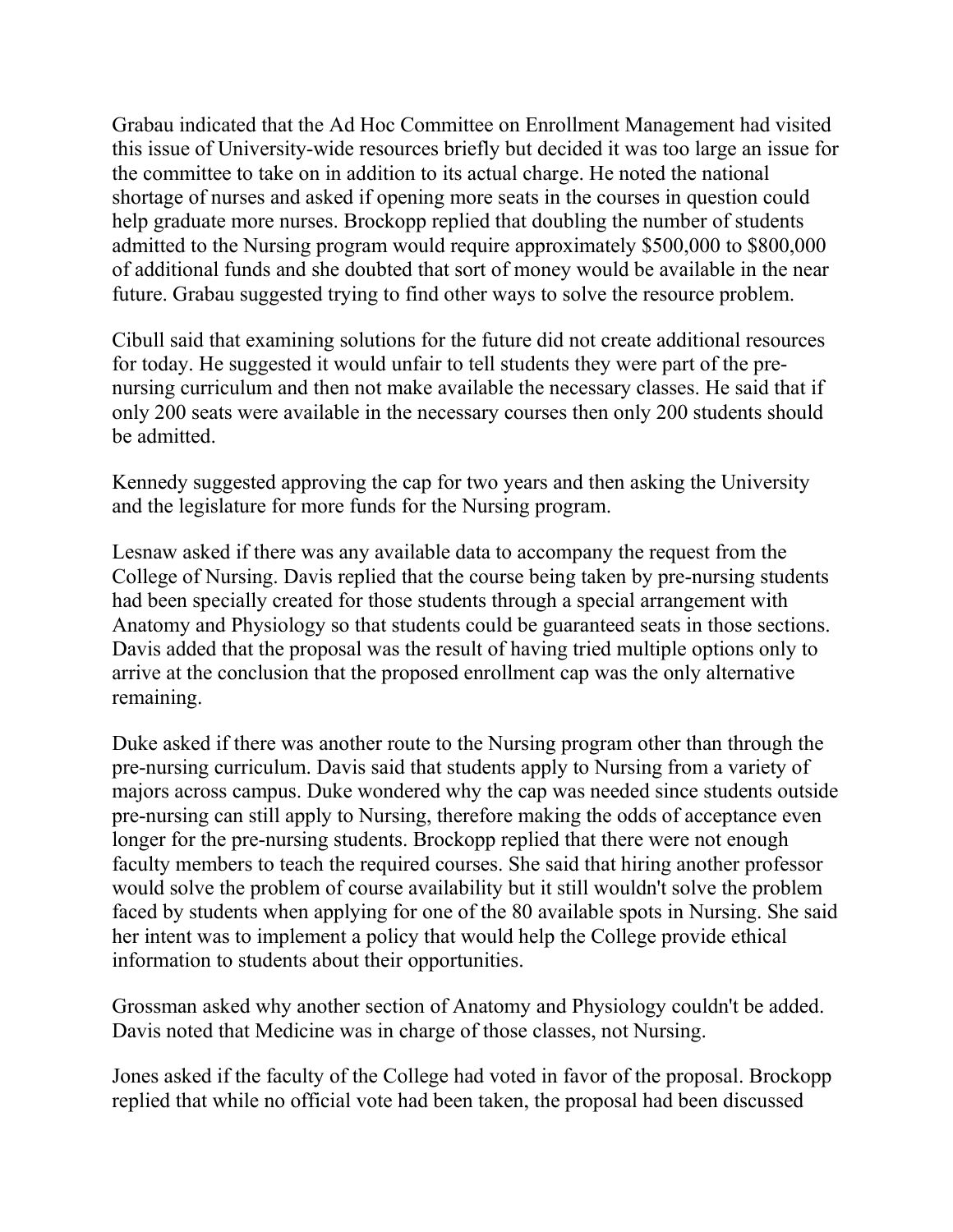with the rest of the faculty many times and she could produce a vote if need be. Tagavi suggested that the dates on the proposal be updated to reflect the new year. Davis agreed. Tagavi asked if the cap, if passed, would need to be codified in the Senate Rules. After general discussion around the table it was suggested that this sort of general policy does not require codification.

Lesnaw said that given the critical lack of nurses at this time she had a philosophical problem with trying to cap enrollment. She said that shortages in teaching power, classroom space and the like are quite common in her program and yet they find a way to meet the shortages by looking to other resources. Brockopp said she believed everything that could be considered had already been attempted.

Thelin wondered why such a level of scrutiny was required for a proposal that had already been vetted and approved by the Senate Council members' colleagues in Nursing. He said he agreed that it would be nice to see the vote of the faculty in the College, but suggested that if a problem existed in over-subscription then the problem should be addressed at face value.

Cibull made a motion to approve the proposal contingent upon the production of the faculty vote that approves the request from the College of Nursing. Jones seconded the motion. Kennedy proposed an amendment that the Senate Council request from the College of Nursing a documented estimate of University-wide resources that would be necessary to increase the number of graduating nurses by one-third per year. The Chair ruled Kennedy's amendment out of order since it did not pertain to the motion at hand.

In further discussion, Grossman noted that while he appreciated the concern Nursing has for their students, he thought that approving the proposed cap would set a dangerous precedent for a problem faced by many departments and programs.

Lesnaw asked why the 200 spots would be filled on a first come, first serve basis. Davis replied that in the past Nursing had attempted a selective admission process to fill those spots but encountered problems of attrition in pre-nursing students. She noted that many freshmen are undecided about their career aspirations and that filling the spots without additional admission screening was more likely to ensure a full class.

Grossman offered the amendment of including a sunset clause of three years. After three years time the enrollment cap will end and must be resubmitted to the Senate Council for consideration if the College wishes the cap to continue. Nine Senate Council members voted in favor of the amendment, which passed without dissent.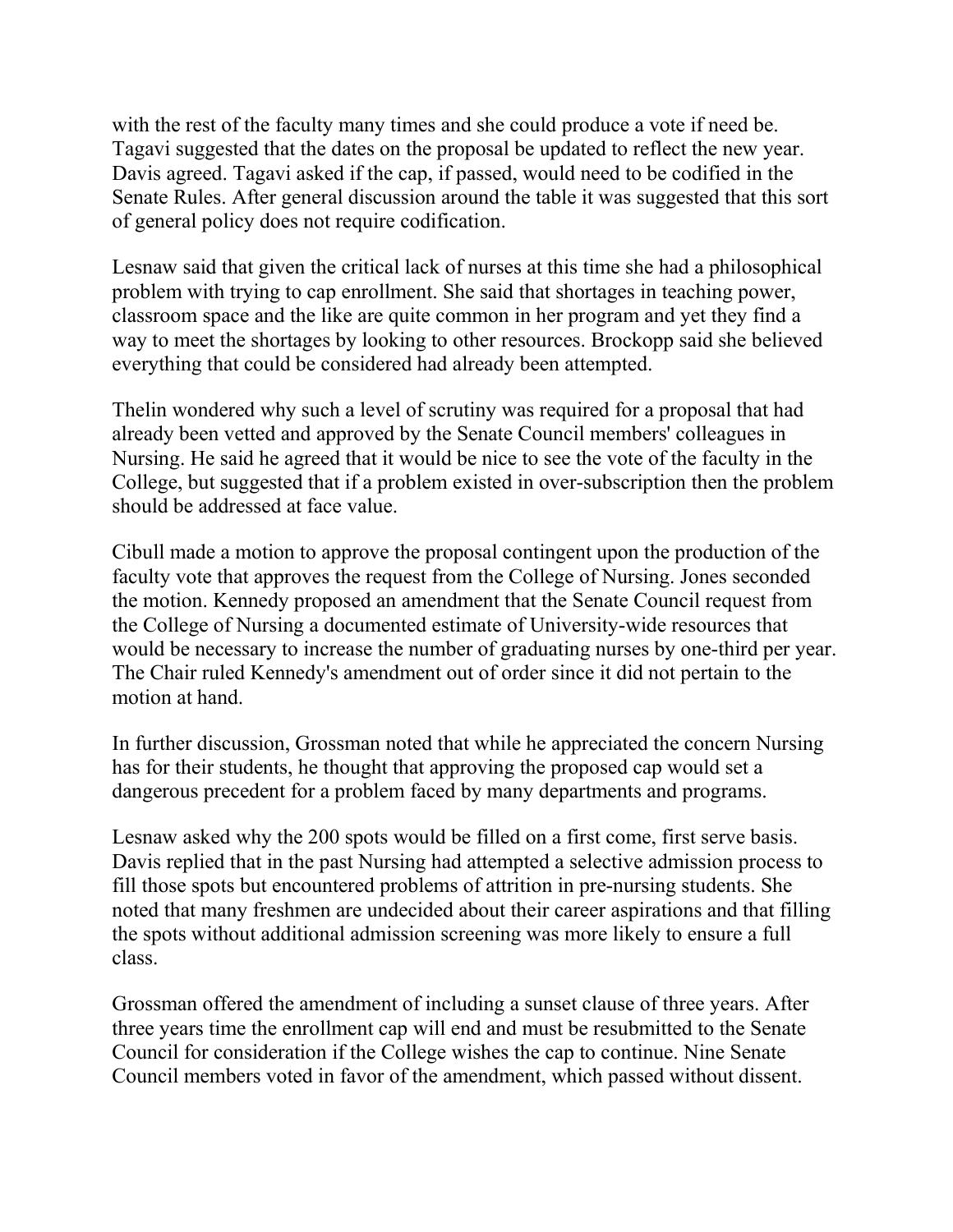Nine Senate Council members voted in favor of the motion, which also passed without dissent. The representatives from Nursing departed.

Kennedy made a motion that the Senate Council request a documented estimate of the University-wide resources necessary to increase the number of graduating nurses by one-third in each year after 2009. Cibull seconded the motion, noting that it might serve as the impetus to increase Nursing's resources. Tagavi asked when Nursing should provide the information. Kennedy replied that the information should be made available by December 2005.

Thelin suggested that perhaps it was a mistake to assume that Nursing wished to grow. He added that a variety of factors contribute to the shortage of nurses in the country, including licensure issues and attrition. Kennedy reminded the group that Brockopp had just spoken about the shortage of nurses. Duke noted that she spoke of the shortage of practicing nurses, which was different. Cibull agreed and spoke of the demanding physical and psychological nature of nursing as a profession and noted that nurses lost through attrition were not likely to return. He said that if more nurses were going to enter the field it would be due to graduating more nurses and said he did not share Thelin's concern.

Duke said that she would prefer not to make a decision on the motion since there were no Nursing faculty member in the room. She suggested speaking with Nursing to determine how the faculty feel before voting on the motion.

Kennedy made a motion to table the motion for up to two sessions to allow a chance for the College of Nursing faculty members to be informed of the motion and invited to attend the Senate Council meeting at which it will be discussed. Grossman seconded the motion to table definitely, which passed without dissent.

## **Masters Time to Degree proposal**

Masters Time to Degree proposal [\(PDF\)](file://nemo.ad.uky.edu/senate/usc/files/Masters%20Time%20to%20Degree%20Changes.pdf)

Braun reported that similar schools allow a six year limit rather than eight. He noted that the argument in favor of approving the proposal was that departments had to continue to offer courses that were required when the students were admitted even though new students were no longer required to take those same courses. Braun said the proposal had the recommendation of his committee.

Cibull asked how many students complete the Masters between the sixth and eighth year. Jackson said that he did not have that data but explained that students would still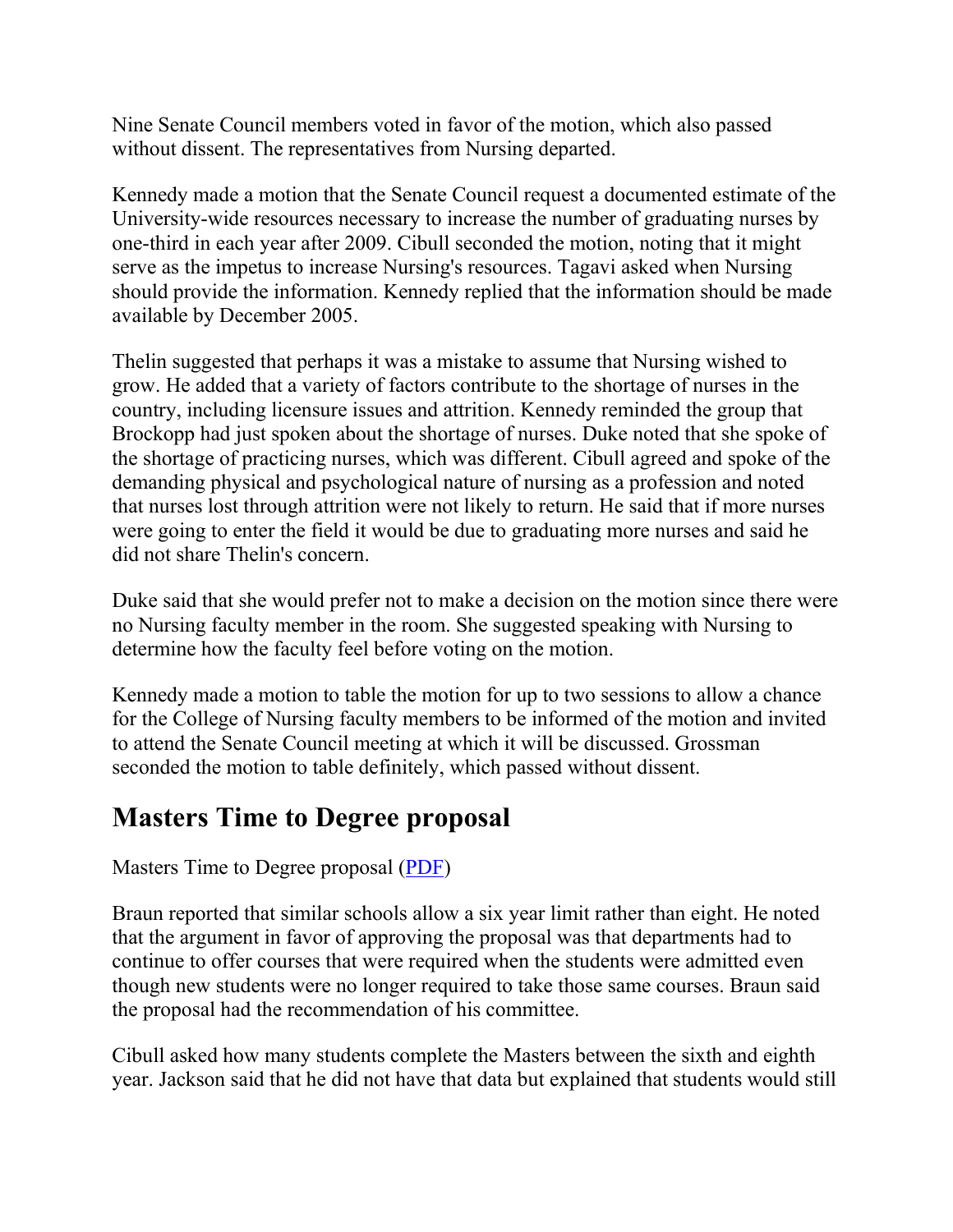be able to appeal for additional time, as is currently the practice. Tagavi recommended that the year be updated from 2004 to 2005 on the proposal. Jackson agreed.

Grossman made a motion to approve the proposal. Kaalund seconded the motion.

In further discussion, Duke asked if transfer credits would be accepted if the work was older than six years. Jackson said that old work would not be accepted. Grossman spoke in favor of the proposal, noting the extent to which the Directors of Graduate Studies were involved in the vetting of the proposal.

Nine Senate Council members voted in favor of the proposal, which passed without dissent.

# **Conditional Admission Proposal**

Conditional Admission Proposal [\(PDF\)](file://nemo.ad.uky.edu/senate/usc/files/Conditional%20Admission%20Status.pdf)

Braun explained that Graduate students could currently be admitted tentatively or provisionally and said the Graduate School would like to combine those two terms into "conditional" admission for those students who are missing some part of their application. He said his committee recommended the proposal with the caveat that it be made clear that the new status would apply to both domestic and international students.

Grossman made a motion to approve the proposal with the recommended change. Grabau seconded the motion.

Tagavi asked when the new status would become effective. Jackson replied that it would be effective for applications received in Fall 2005. Duke asked if the status would apply to applications already received. Jackson answered that it would go into effect for students who were applying for Spring 2006.

Nine Senate Council members voted in favor of the motion, which passed without dissent.

## **4. Announcements**

Grossman announced that the work of the [Ad Hoc Committee on Academic](file://nemo.ad.uky.edu/senate/usc/committees_councils/ad_hoc_committees/acad_offenses_committee.htm)  [Offenses](file://nemo.ad.uky.edu/senate/usc/committees_councils/ad_hoc_committees/acad_offenses_committee.htm) was nearing an end and drew the Senate Council members' attention to a draft proposal. He asked if they would rather see the proposal before it was released to the University community for input and feedback or they would rather that such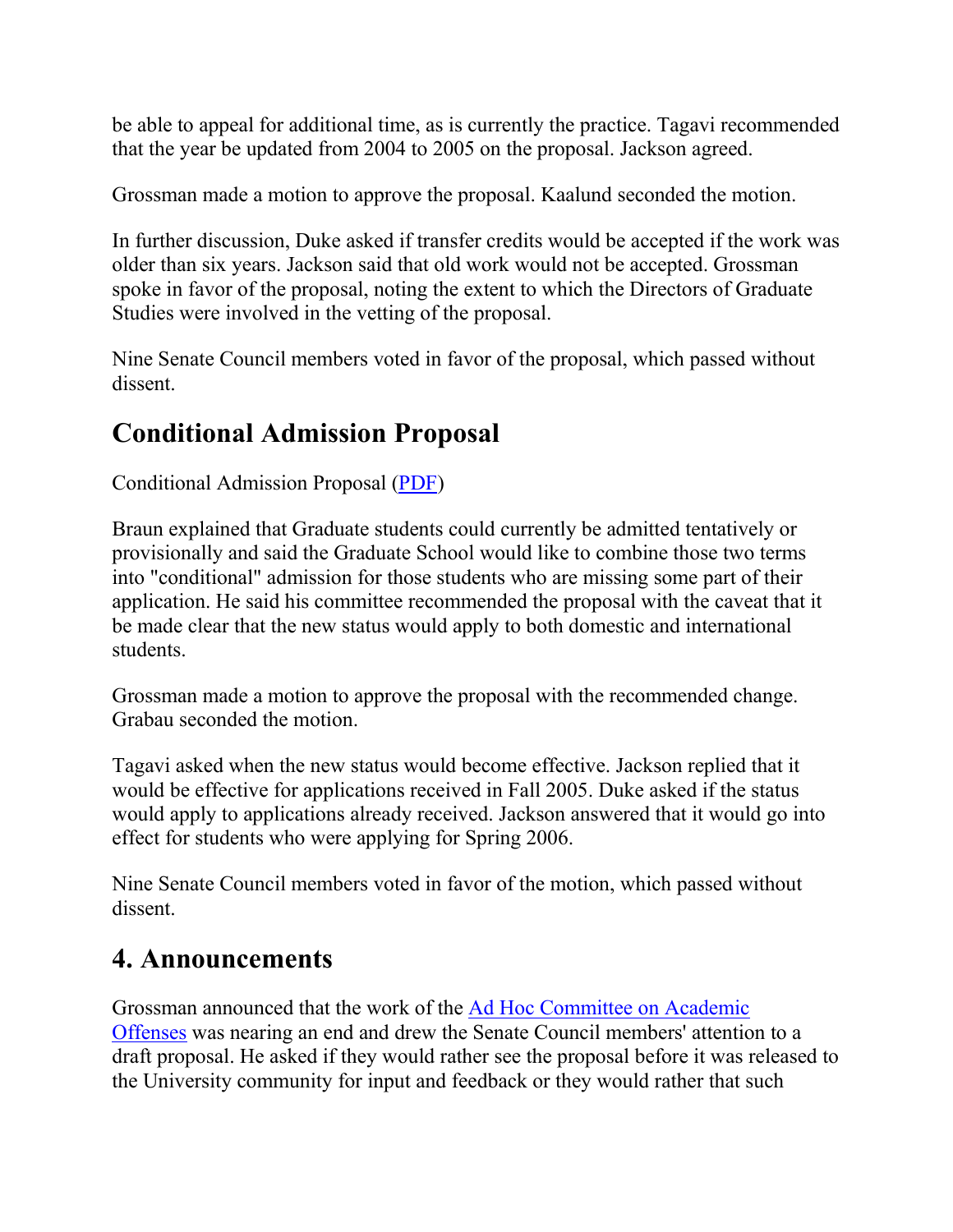information, once obtained, be incorporated into the draft before forwarding to the Senate Council.

The Chair noted that in practical terms the draft could not go to a live University Senate meeting until March at the earliest. Grossman noted, however, that he would like to announce his committee's progress and the existence of the draft document at the February Senate meeting. Cibull suggested the document be circulated via the listserv for a period of three days, after which it could go to a broader audience if no objections were received. Cibull's solution generated consensus from the other Senate Council members. Grossman will circulate the draft via the listserv.

In other business, Kennedy drew the attention of the Senate Council members to an AAUP document he supplied at the start of the meeting that related to the subject of lecturers. He asked the Senate Council members to read it when they could.

# **5. Proposed changes to the AR regarding Lecturers**

Proposed changes to the AR regarding Lecturers [\(DOC\)](file://nemo.ad.uky.edu/senate/usc/files/lecturer%20faculty%20-%20revised%20AR%20-%20revision%2012-23-04%20(AR%20II-1%200%201%20page%20II-12).doc)

The Chair indicated the presence of a guest who had interest in this topic and welcomed Rosenman from English.

Greissman explained that the draft he provided with red and blue changes was different from the one circulated on the agenda. He noted that due to an error the changes suggested during a previous Senate Council meeting had not been incorporated and said the new version corrected that error. He thanked Jones for helping him remember the exact nature of the suggested changes.

Rosenman spoke in favor of the proposed AR changes but said she had concerns about its implications. She outlined the difficulty recently experienced by the English department and said that 34% of the faculty in English are full-time Lecturers. Rosenman expressed concern for the composition of the faculty and noted how difficult it was to replace faculty at the same rate of their departure. She also noted that when faculty leave and are replaced with FTLs the committee work and advising load gets redistributed to the remaining regular full-time faculty. Her third concern was about faculty governance and whether or not FTLs would have voting rights in the department in areas of study in which they were not participants.

Grossman said he assumed Rosenman had not been privy to the changes made to the document prior to the meeting and asked if the language in paragraph two regarding maximum numbers of lecturers satisfied her concerns. Rosenman agreed that some of her concerns were satisfied. Greissman noted that the intention is to allow for a cap.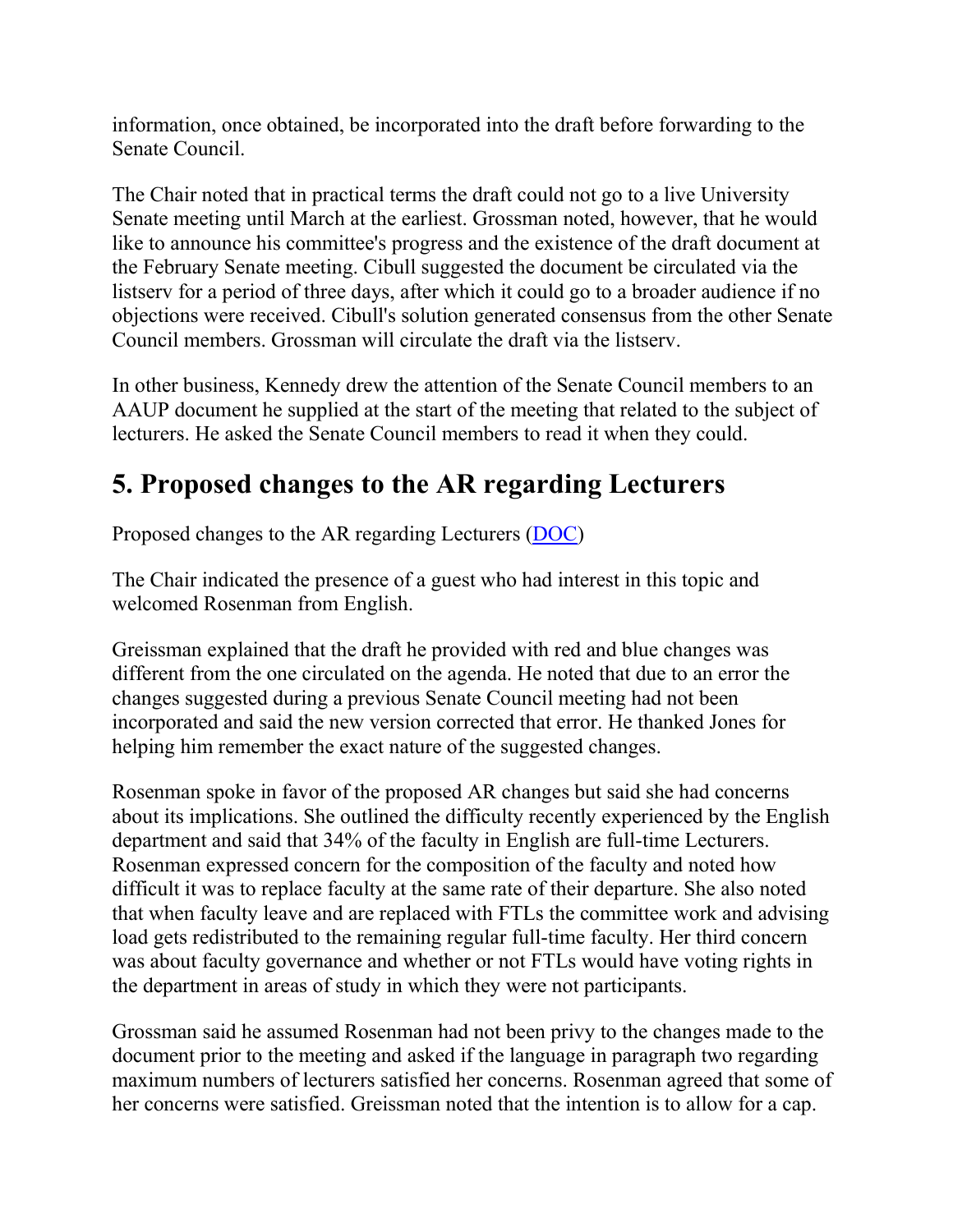Jones noted that under the GRs only core department faculty have voting rights and only they can confer membership with or without voting rights on non-core faculty. Jones said that while FTLs would be eligible for membership it was not automatically afforded them. Thelin said the language was vague and suggested it be made clear that membership could be conferred upon them, not that they could opt in if they wanted. Tagavi suggested including "tenure track faculty". Greissman suggested "tenured and tenure-track".

Grossman expressed concern that the proposed changes would not solve Rosenman's problem. He said that if she presented a 20% cap on FTLs in her department to the Dean he could fire some FTLs and redistribute their workload among the remaining faculty. Rosenman agreed that all of her concerns could not be addressed by the proposed changes but said that passing them would help others and addressed the problem it was designed to address.

Tagavi said he would like to see caps set at no more than 10% per college with requests for exceptions going to the Provost upon recommendation from the Senate. He asked if the terminology "final action" in the proposal contradicted the GRs regarding the Board's right to approve appointments over a certain salary. Jones replied that this was an Administrative Regulation and thus would be subservient to the higher Board Governing Regulation that require reporting to the Board of Lecturer personnel actions. limit was going to be raised so high that Lecturers would probably never be appointed by Board approval. Tagavi asked why clinical title series faculty were not on the last line. Greissman replied that clinical title series faculty were not tenurable. Tagavi asked if a senior lecturer could be appointed initially or if new appointees would always be brought in at the level of lecturer. Greissman replied that new appointees could be senior lecturers. Tagavi asked why vacation was not specified in the AR. Greissman replied that Lecturers, as faculty, would be subject to the GRs regarding vacation.

Thelin suggested including wording in the rationale to include the "vast majority of full time faculty positions in each unit or each department". He felt that unless it was specified the aggregate number across campus could be misleading.

After various other editorial suggestions that will be incorporated into a new draft before forwarding to the University Senate, Cibull called the question. Since there was no motion of the floor Grossman made a motion to approve the AR, with revisions, and forward to the University Senate. Jones seconded the motion. Eight members voted in favor of the proposal, which passed without dissent.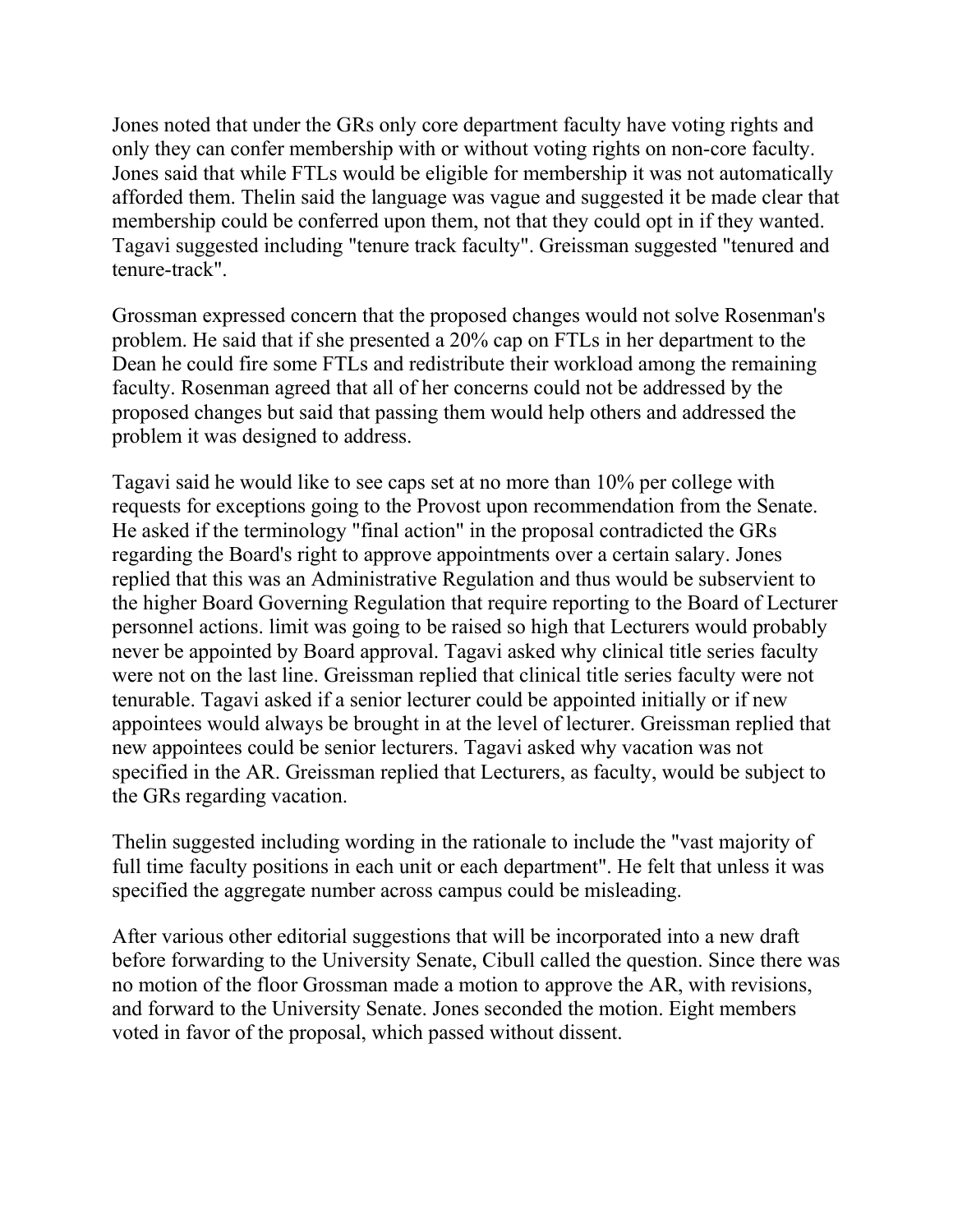# **6. Orthopedics request for name change to Orthopaedic Surgery**

Orthopedics request for name change to Orthopaedic Surgery [\(PDF\)](file://nemo.ad.uky.edu/senate/usc/files/Orthopedics%20Dept%20Name%20Change.pdf)

The Chair provided some brief background on the proposal. Tagavi asked if there was a record showing the vote of the faculty. The Chair drew his attention to the appropriate document. Dembo asked if the proposed name change had been through the Faculty Council of the Medical Center. Ms. Scott reminded the Senate Council members that when the proposal was first discussed during Fall 2004 the Senate Council decided that since it was just a spelling change they would not require the approval of the Faculty Council of the Medical Center, the Academic Council of the Medical Center or the Academic Organization and Structure Committee. She added that what had been agreed to was that if a proposal to change the spelling came forward it go from the Senate Council and then, if approved, to the University Senate before going to the Board of Trustees for approval.

Tagavi made a motion to approve the proposed name change. Kaalund seconded the motion. Seven Senate Council members voted in favor of the motion. Cibull voted against the motion and there were not abstentions. The motion carried.

## **Announcements**

The Chair noted that due to Staben's appointment as Associate Vice President for Research he was no longer eligible to serve on the Senate or chair the Institutional Research and Finance Allocation committee. He asked the Senate Council members to recommend replacements for committee chair. He said that Thelin would certainly be qualified, but Thelin declined the nomination. The Chair added that Perrier, a current committee member, had taken an active role on the committee. Jones suggested that nominations continue on the listserv. Ms. Scott will provide an update list of Senators from which nominations can be made.

There being no further business, the meeting adjourned at 5:13pm.

Respectfully submitted by [Ernie Yanarella,](mailto:ejyana@email.uky.edu) Chair

Members present: Cibull, Dembo, Duke, Grabau, Grossman, Jones, Kaalund, Kennedy, Lesnaw, Tagavi, Thelin, Yanarella.

Liaisons present: Greissman, Saunier.